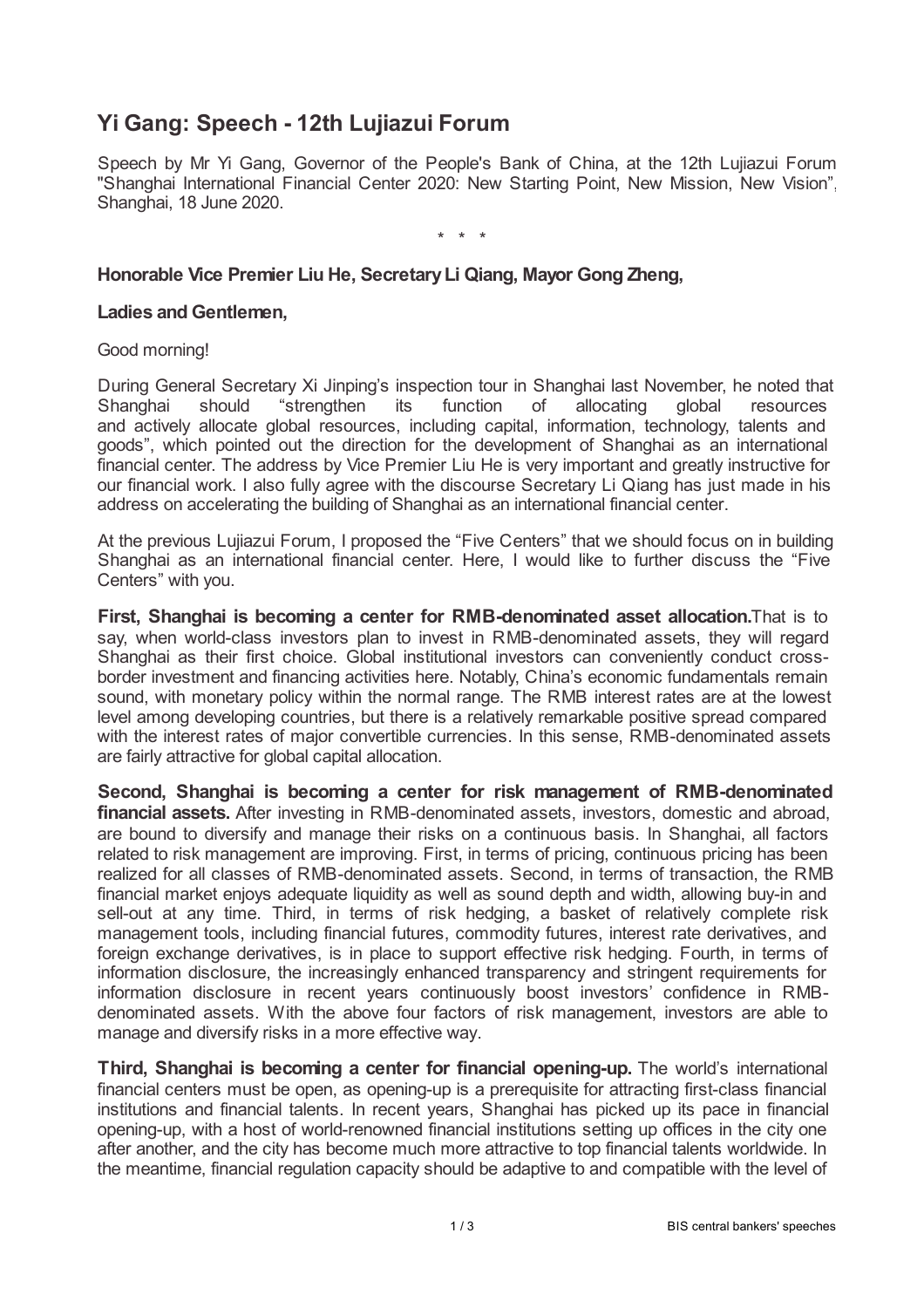financial opening-up. Ensuring financial security amid financial opening-up brings about true security.

**Fourth, Shanghai is becoming a demonstration center for high-quality business environment.** A market-oriented, law-based and internationalized business environment is gradually taking shape in Shanghai. As professional institutions, such as financial courts and financial arbitration agencies, have been established in succession, Shanghai has become the best proving ground for innovative financial operation rules and standards. In its development as an international financial center, Shanghai can further pioneer the capital account convertibility and the facilitation of RMB as a freely usable currency. As long as the regulation requirements for combating money laundering, terrorist financing and tax evasion are met, funds for normal trade and investment activities can flow into and out of Shanghai freely.

**Fifth, Shanghai is becoming a Fintech center.**As Fintech is indispensable for the development of Shanghai as an international financial center, currently it is accelerating the pace in building itself into a Fintech center. Efforts have been made to explore the wide application of artificial intelligence, big data, cloud computing, and other new technologies in the financial industry.

Regarding the progress of developing Shanghai as an international financial center, Shanghai Financial Work Bureau collaborated with two universities on a very inspiring professional assessment. I have studied it carefully, and found it fairly objective.

Next, taking this opportunity, I would like to brief you on the work of the People's Bank of China (PBC) in practicing sound monetary policy in a more flexible and appropriate manner and implementing the requirements of the Government Work Report on securing market entities in the fight against the COVID-19 pandemic since the beginning of this year.

### **First, by leveraging quantitative monetary policy tools, we expanded aggregate supply with a focus on easing financing difficulties.**

In H1 2020, with respect to monetary policy, we rolled out a mix of forceful supporting measures, including three rounds of required reserve ratio (RRR) cut, additional RMB1.8 trillion quotas for central bank lending and central bank discount, a program for supporting credit-based loans to micro and small businesses (MSBs), and the phased deferment of loan principal and interest repayments for micro, small and medium-sized enterprises (MSMEs).

These measures have yielded solid results. At end-May, the growth rates of broad money (M2) and the aggregate financing to the real economy (AFRE) reached 11.1 percent and 12.5 percent respectively, both remarkably higher than those of last year. The stock market, bond market, foreign exchange market and RMB exchange rate were generally stable. Since Q2 2020, China's major macroeconomic indicators have displayed favorable signs of recovery.

In H2 2020, we will continue to keep liquidity adequate at a reasonable level through monetary policies, which is expected to bring about expansion in RMB loans by nearly RMB20 trillion and growth in AFRE by over RMB30 trillion throughout the year.

## **Second, by advancing the market-based interest rate reform, we guided a continuous decline of market rates and promoted the financial sector to reasonably mark down profits to support enterprises, in an attempt to alleviate high financing costs.**

Since the beginning of 2020, the financial sector has marked down profits to support enterprises in three ways, **namely lowering interest rates, adopting monetary policy tools that can directly support the real economy, and reducing banks' charges.** It is estimated that, with these measures, the financial system will mark down RMB1.5 trillion worth of profits to support enterprises throughout the year.